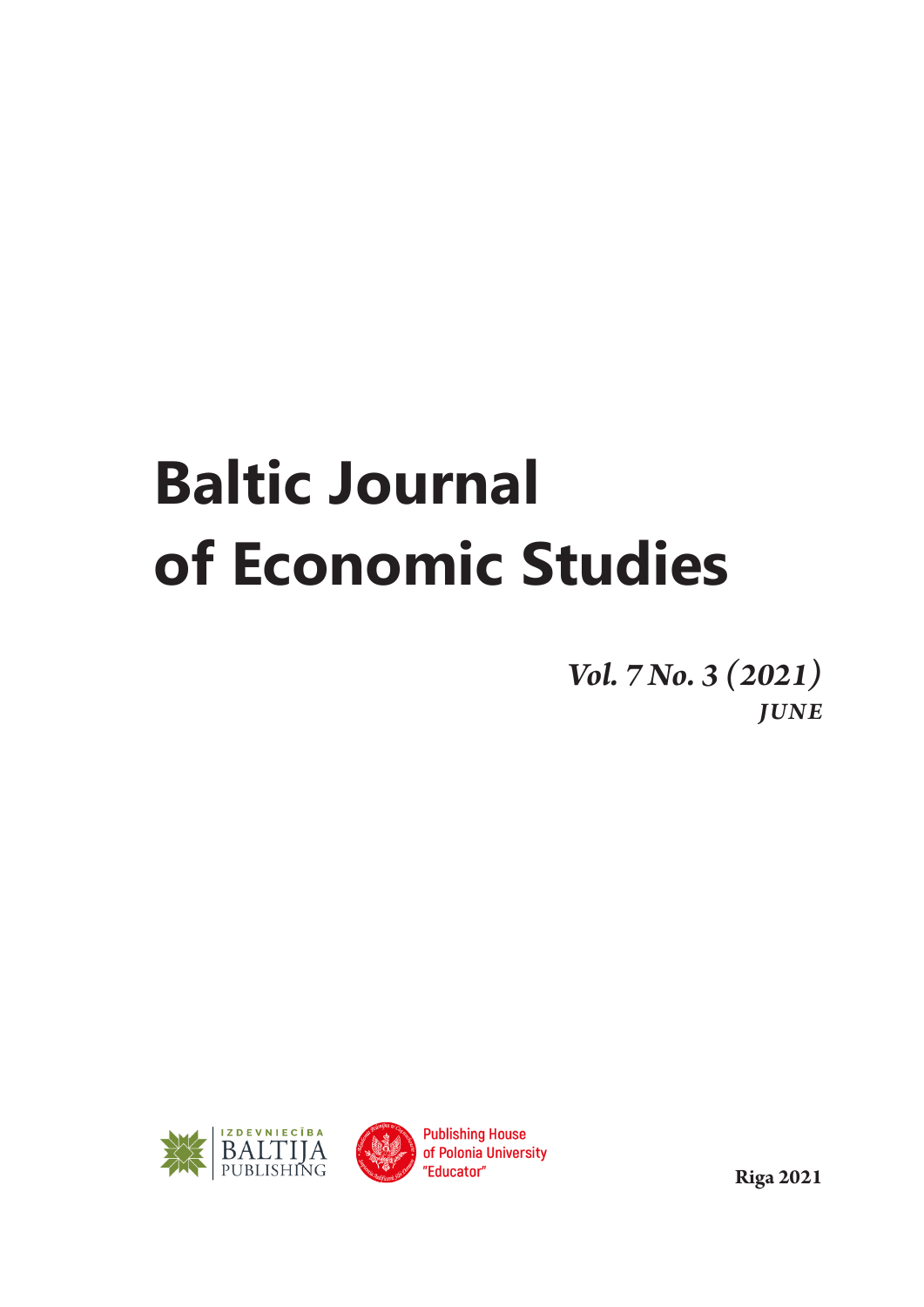## **Editorial Team**

Managing Editor **Anita Jankovska**, Publishing House "Baltija Publishing", Latvia. Editorial Board **Hanon Barabaner,** Estonian Entrepreneurship University of Applied Sciences, Estonia. **Yuliya Bogoyavlenska**, Zhytomyr State Technological University, Ukraine. **Claudiu Cicea,** Bucharest University of Economic Studies, Romania. **Yuliana Dragalin**, Free International University, Republic of Moldova. **Meelis Kitsing**, Centre for Free Economic Thought at the Estonian Business School, Estonia. **Jolanta Kloc,** Cuiavian University in Włocławek, Poland. **Viktor Kozlovskij,** Vilniaus University of Applied Sciences, Lithuania. **Helga Kristjánsdóttir,** University of Akureyri, Iceland. **Joanna Marszalek-Kawa,** Nicolaus Copernicus University in Torun, Poland. **Andrzej Pawlik**, The Jan Kochanowski University in Kielce, Poland. **Lina Pileliene**, Vytautas Magnus University, Lithuania. **Julius Ramanauskas**, Klaipeda University, Lithuania. **Kostyantyn Shaposhnykov**, Black Sea Research Institute of Economy and Innovation, Ukraine. **Inna Stecenko,** Baltic International Academy, Latvia. **Jan Zukovskis**, Aleksandras Stulginskis University, Lithuania.

## **Baltic Journal of Economic Studies**, Volume 7 Number 3. Riga, Latvia : "Baltija Publishing", 2021, 214 pages.

**The Baltic Journal of Economic Studies** is an interdisciplinary scientific journal in the field of economics, business management, national economy, structural and social policies, innovation perspectives and institutional capability.

Published five times per year.

Latvia registered mass information mediums (MIM). Registration No. 000740259

## **Indexed in the following international databases:**

Index Copernicus; Directory of Open Access Journals (DOAJ); (ESCI) by Web of Science; Research Papers in Economics (RePEc); Google Scholar; WorldCat; Crossref; Publons; BASE; POL-index (PBN).

Content of this publication should not be produced, stored in computerized system or published in any form or any manner, including electronic, mechanical, reprographic or photographic, without prior written permission from the Рublisher. The reference is mandatory in case of citation. Each author is responsible for content and formation of his/her chapter. The individual contribution in this publication and any liabilities arising from them remain the responsibility of the authors.

Publishing House of Polonia University "Educator" is a co-publisher of this periodical.

Printed and bound in Riga by LLC Publishing House "Baltija Publishing".

Journal is available: www.baltijapublishing.lv/index.php/issue

DOI: https://doi.org/10.30525/2256-0742

© Article writers, Baltic Journal of Economic Studies, 2021 ISSN 2256-0742 (PRINT) © All rights reserved, Publishing House "Baltija Publishing", 2021 © All rights reserved, Publishing House of Polonia University "Educator", 2021